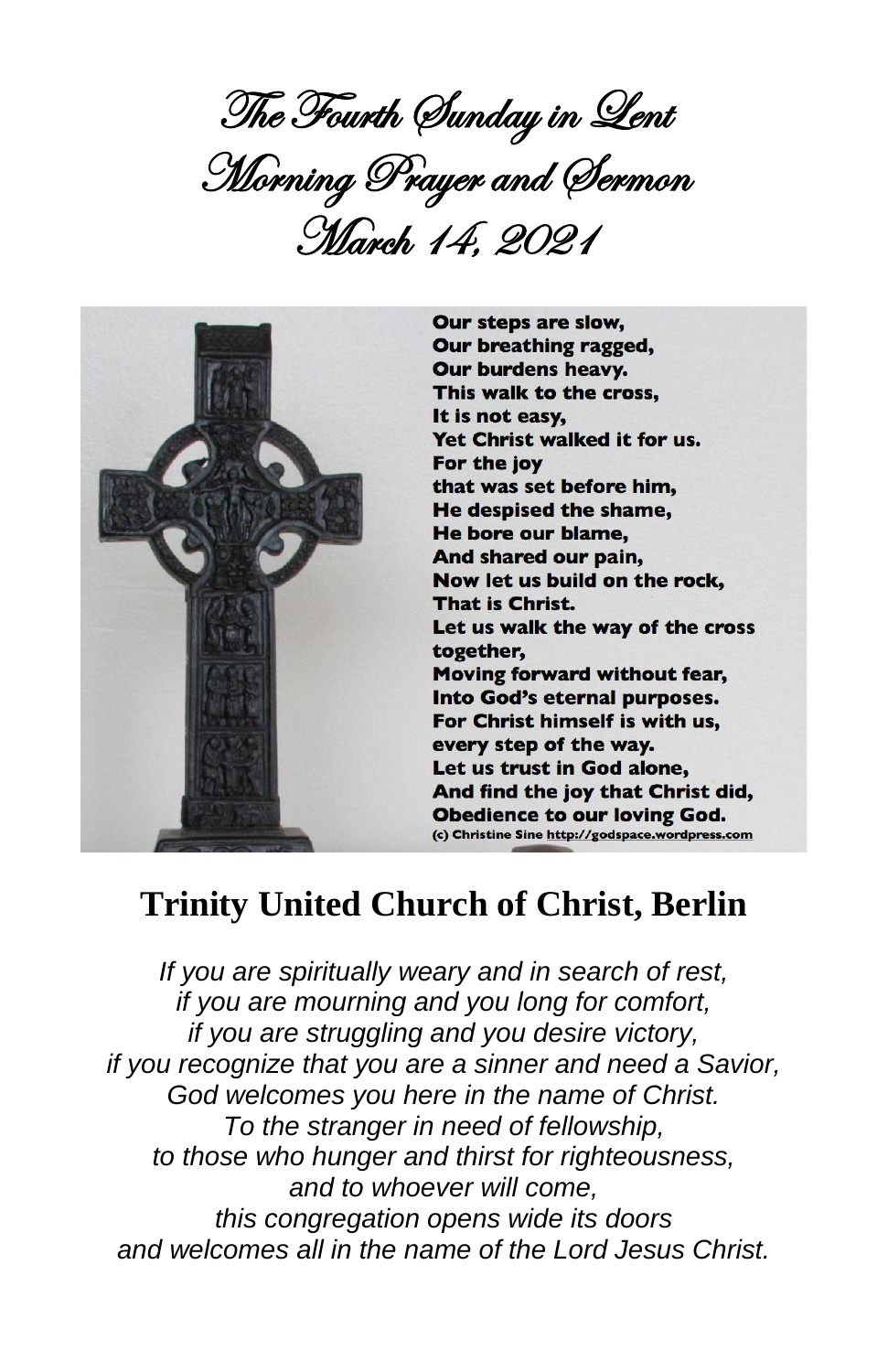## **Morning Prayer and Sermon**

#### **Music of Preparation**

#### **Versicle – Joel 2:13**

*Rend your hearts and not your garments. Return to the Lord your God, for He is gracious and merciful, slow to anger and abounding in steadfast love, and repents of evil.*

## **Confession of Sin**

*Dearly beloved, we have come together in the presence of Almighty God our heavenly Father, to set forth His praise, to hear His holy Word, and too ask, for ourselves and on behalf of others, those things that are necessary for our life and our salvation. And so that we may prepare ourselves in heart and mind to worship Him, let us bow our heads in silence, and with penitent and obedient hearts confess our sins, that we may obtain forgiveness by His infinite goodness and mercy.*

Almighty and most merciful God,

**Our heavenly Father, we humble ourselves before thee, under a deep sense of our unworthiness and guilt. We have grievously sinned against thee, in thought, in word, and in deed. We have come short of thy glory, we have broken thy commandments, and turned aside every one of us from the way of life. Yet now, O most merciful Father, hear us when we call upon thee with penitent hearts, and for the sake of thy Son, Jesus Christ, have mercy upon us. Pardon our sins; take away our guilt; and grant us thy peace. Purify us, by the inspiration of thy Holy Spirit, from all inward uncleanness, and make us able and willing to serve thee in newness of life, to the glory of thy holy Name; through Jesus Christ our Lord. Amen.**

Lord, have mercy upon us. **Lord, have mercy upon us.**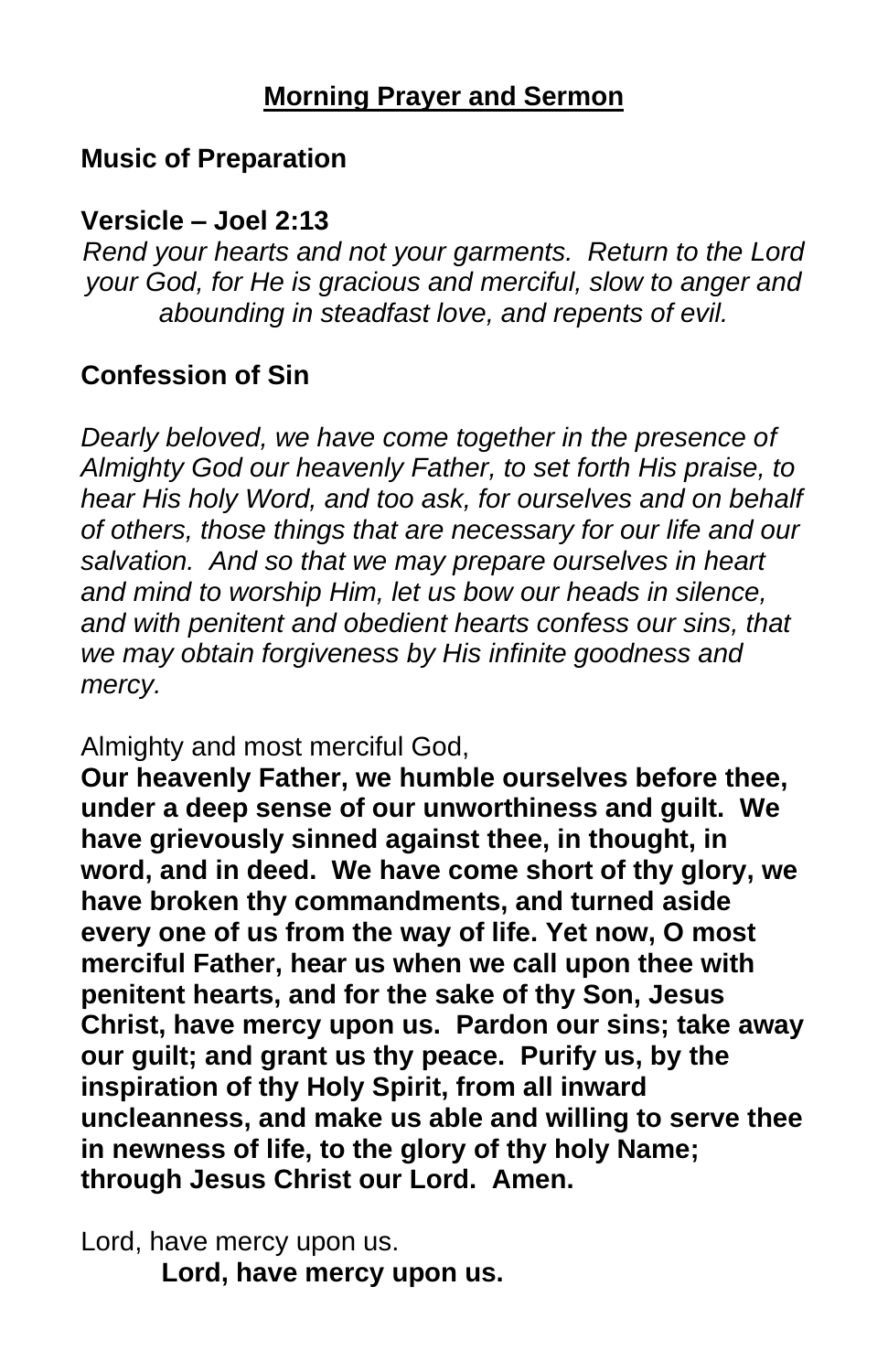Christ, have mercy upon us. **Christ, have mercy upon us.** Lord, have mercy upon us. **Lord, have mercy upon us.**

## **Assurance of Pardon**

#### **Praise**

Lord, open our lips. **And our mouth shall proclaim your praise.**

**\*Hymn of Praise: No. 7** *Rejoice, Ye Pure in Heart*

# **\*The Collect**

#### **Old Testament Lesson Numbers 21:4-9**

**<sup>4</sup>** From Mount Hor they set out by the way to the Red Sea, to go around the land of Edom. And the people became impatient on the way. **<sup>5</sup>** And the people spoke against God and against Moses, "Why have you brought us up out of Egypt to die in the wilderness? For there is no food and no water, and we loathe this worthless food." **<sup>6</sup>** Then the LORD sent fiery serpents among the people, and they bit the people, so that many people of Israel died. **<sup>7</sup>** And the people came to Moses and said, "We have sinned, for we have spoken against the LORD and against you. Pray to the LORD, that he take away the serpents from us." So Moses prayed for the people. **<sup>8</sup>** And the LORD said to Moses, "Make a fiery serpent and set it on a pole, and everyone who is bitten, when he sees it, shall live." **<sup>9</sup>** So Moses made a bronze serpent and set it on a pole. And if a serpent bit anyone, he would look at the bronze serpent and live.

## **\*The Gospel of our Lord Jesus Christ St. John 3:14-21**

**<sup>14</sup>** And as Moses lifted up the serpent in the wilderness, so must the Son of Man be lifted up, **<sup>15</sup>** that whoever believes in him may have eternal life.*8*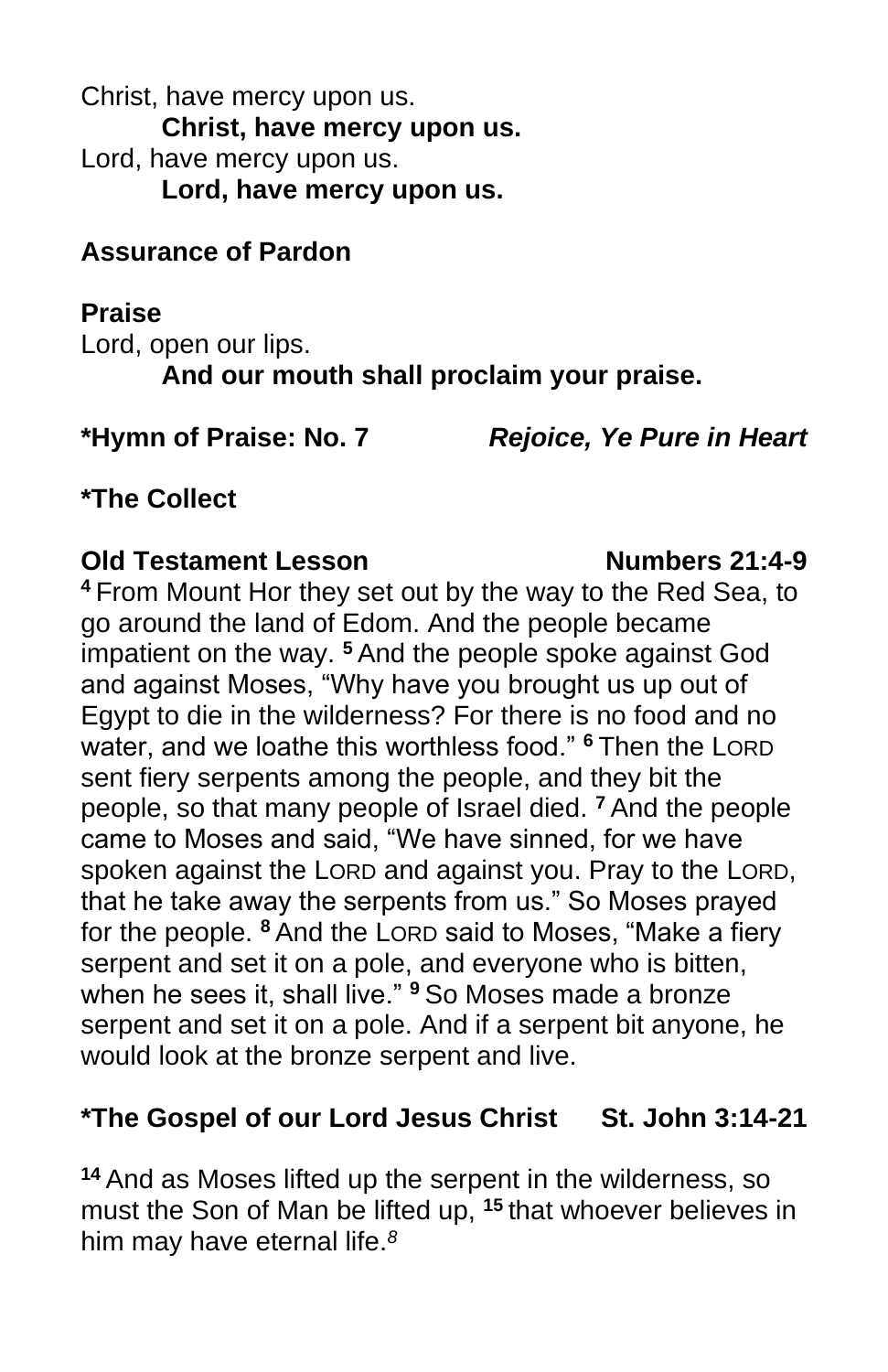**<sup>16</sup>** "For God so loved the world,*<sup>9</sup>* that he gave his only Son, that whoever believes in him should not perish but have eternal life. **<sup>17</sup>** For God did not send his Son into the world to condemn the world, but in order that the world might be saved through him. **<sup>18</sup>** Whoever believes in him is not condemned, but whoever does not believe is condemned already, because he has not believed in the name of the only Son of God. **<sup>19</sup>** And this is the judgment: the light has come into the world, and people loved the darkness rather than the light because their works were evil. **<sup>20</sup>** For everyone who does wicked things hates the light and does not come to the light, lest his works should be exposed. **<sup>21</sup>** But whoever does what is true comes to the light, so that it may be clearly seen that his works have been carried out in God."

**\*The Nicene Creed: Page 24 –** *We Believe. . .*

**General Prayer** The Lord be with you. **And with thy spirit.** Let us pray...

**\*Sermon Hymn: No. 278** *O Love That Wilt Not Let Me Go*

**Sermon "PD"**

# *Love and Fury*

**Morning Prayer and Lord's Prayer [debts and debtors]**

**\*Hymn: No. 162** *O Jesus, We Adore Thee*

**\*Dismissal with Blessing**

**\*Going Forth**

**+ + + + + + +**

**The Order of Worship for Lent** is based on the order of "The Morning Service" from *The Hymnal.* We will continue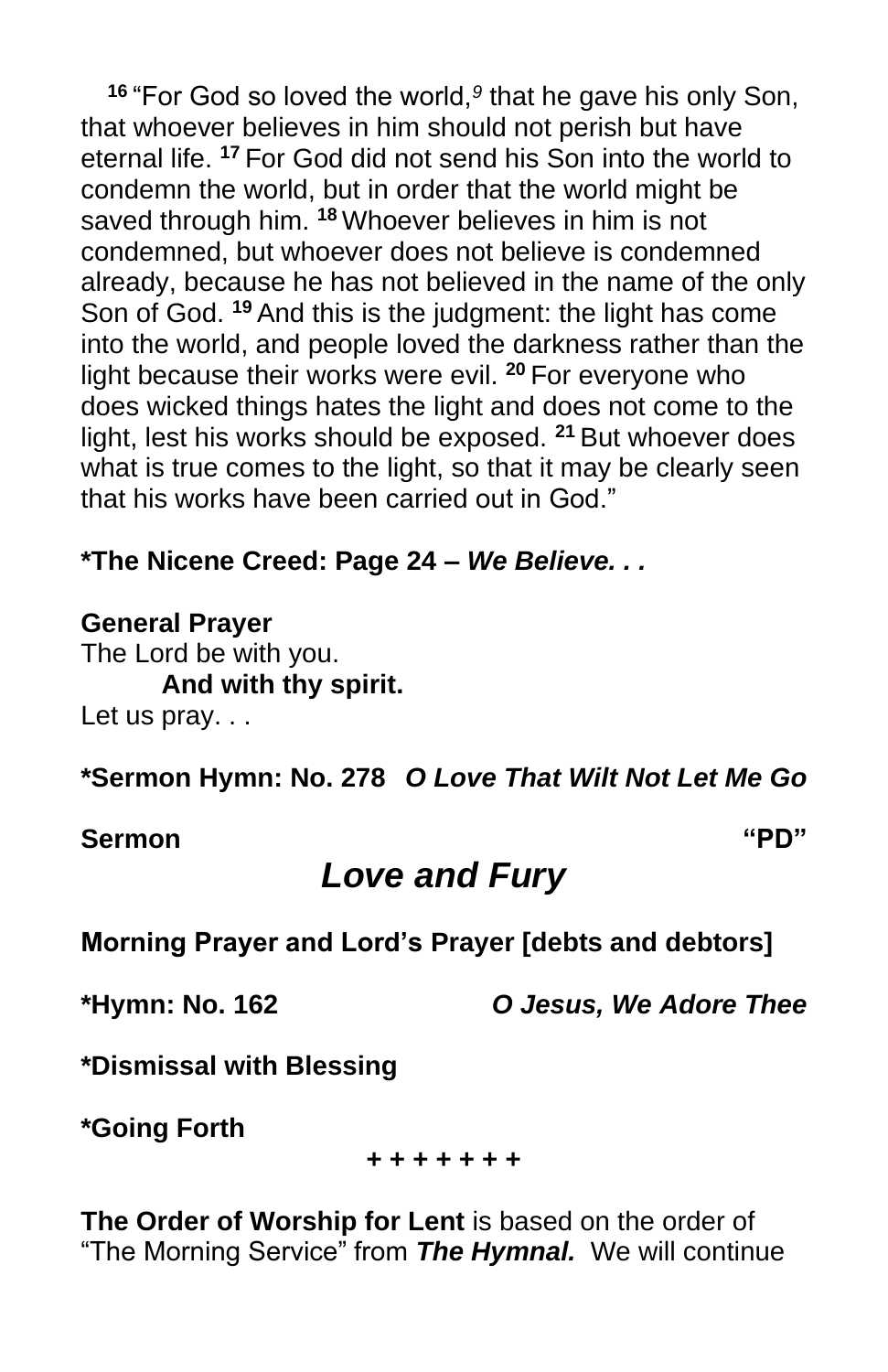to use *The Hymnal during Lent. Please place your used copy on the pew as you leave the sanctuary.* Easter Sunday the "red hymnal" will be found on the pew as you enter the sanctuary.

# **Penn West Conference Lenten Benevolence Mission** –

The Conference Board of Directors has endorsed a Benevolence Mission of retiring medical debt for those in financial need in our region. The request is for every church of the Conference to provide a gift of \$250.00 at the least with a total of \$15,000 being raised which will retire \$1.5 million dollars of medical debt through a program that purchases debt from hospitals and assists those in need. You may mark on your Giving Envelope "Penn West" and your gift will be credited to this request. We will receive gifts through Easter Sunday here at Trinity.

**The Annual One Great Hour of Sharing** Offering will be received during March. Offering Envelopes are in the information racks in the sanctuary.

**A member of the Berlin Community** needs a live donor for a kidney replacement. If you would be willing to consider offering a kidney, you must be aged 18-69 and in good health. Speak with Pastor Dave who is able to explain the situation further.

**Card Shower for Allison Zimmerman's Niece –** *Kimberly.* A card shower from all 50 States. Please send cards to: Kimberly Roos, 444 Windwood Lake Dr., Cape Girardeau, MO 63701

**This Week at Trinity**

**Monday 6:00 p.m. Brownies – Fellowship Hall Wed. 6:30 p.m. Handbell Rehearsal Next Sunday – Fifth Sunday in Lent 8:00 a.m. Worship 9:30 a.m. Worship 9:45 a.m. Sunday School**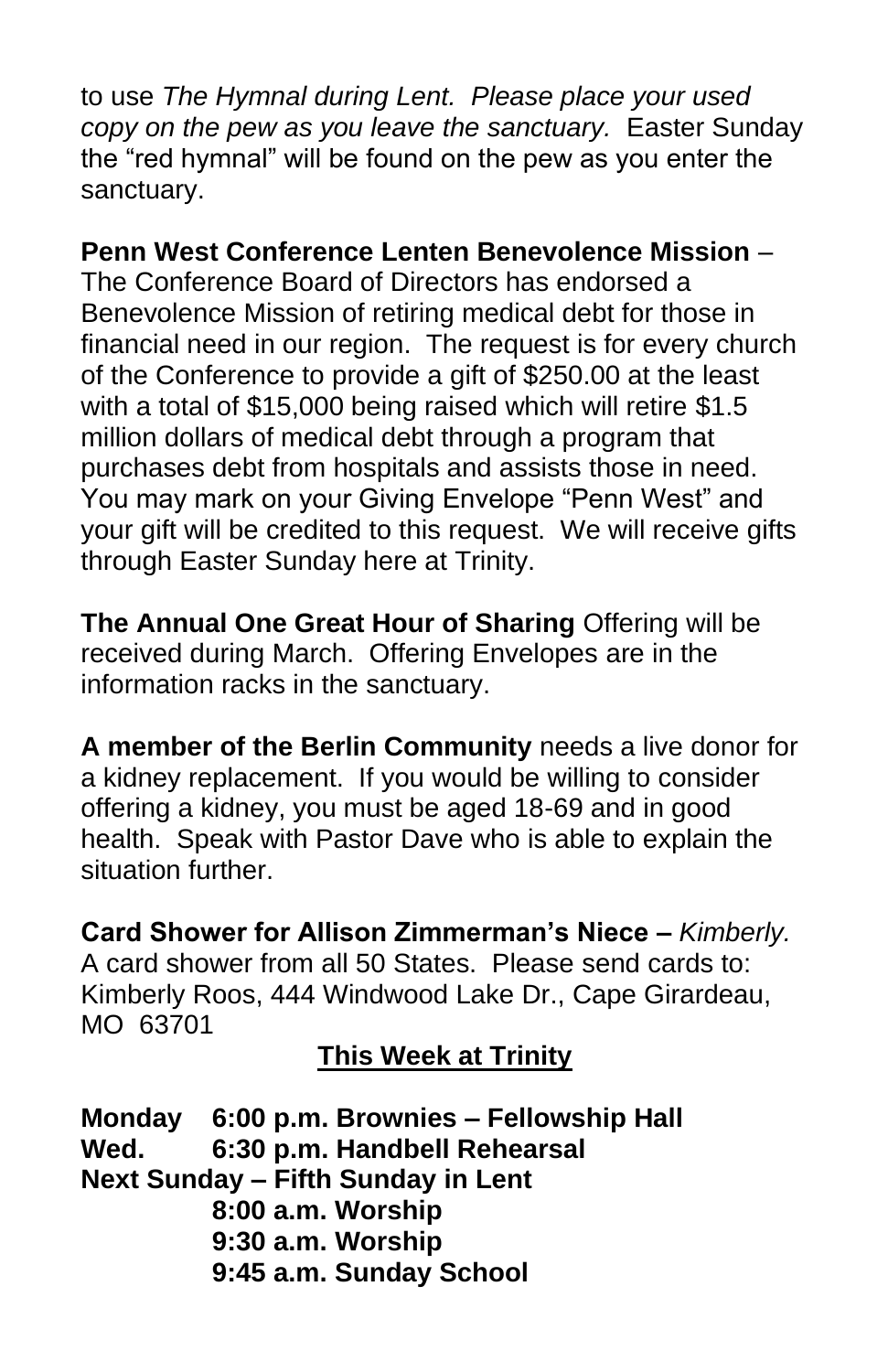**Sunday School** begins next Sunday at 9:45 a.m. Children will begin in the sanctuary and then be dismissed to class with a blessing from Pastor.

**Congregational Meeting** – Sunday, March 28 at 9 a.m. The Consistory has called a "special" meeting of the congregation to deal with one item of business. A proposal to upgrade the Sound and Video system to improve sound in the sanctuary and to record and broadcast live the Sunday service via YouTube, Facebook, and our church webpage. The Music Emporium of Altoona has been selected to do this work. The cost will not exceed \$8,000.00. Funds for this project are available from the Legacy Account and Memorial Gifts.

#### **Holy Week 2021**

#### **Maundy Thursday – April 1:** *Service of Holy Communion and Stripping of the Altar* at 7 p.m. Zion Lutheran Church, Meyersdale.

#### **Good Friday – April 2:** *Service of Shadows and Darkness* at 7 p.m. Trinity Church.

The Consistory has decided to share Holy Week with our Friends at Zion. We hope you will share in the services of Holy Week.

#### **Giving From 3/7/2021**

|              | Rec        | <b>Budget</b> | Over/Under |
|--------------|------------|---------------|------------|
| General      | \$2,818.00 | \$2,434.93    | \$383.07   |
| <b>Ben</b>   | \$306.00   | \$213.46      | \$92.54    |
| <b>Maint</b> | \$132.00   | \$163.46      | \$31.46    |
| <b>Total</b> | \$3,256.00 | \$2811.85     | \$444.15   |

Benevolence includes Food Pantry of \$50; Penn West Debt Relief of \$25.00; OGHS Offering of \$55.00.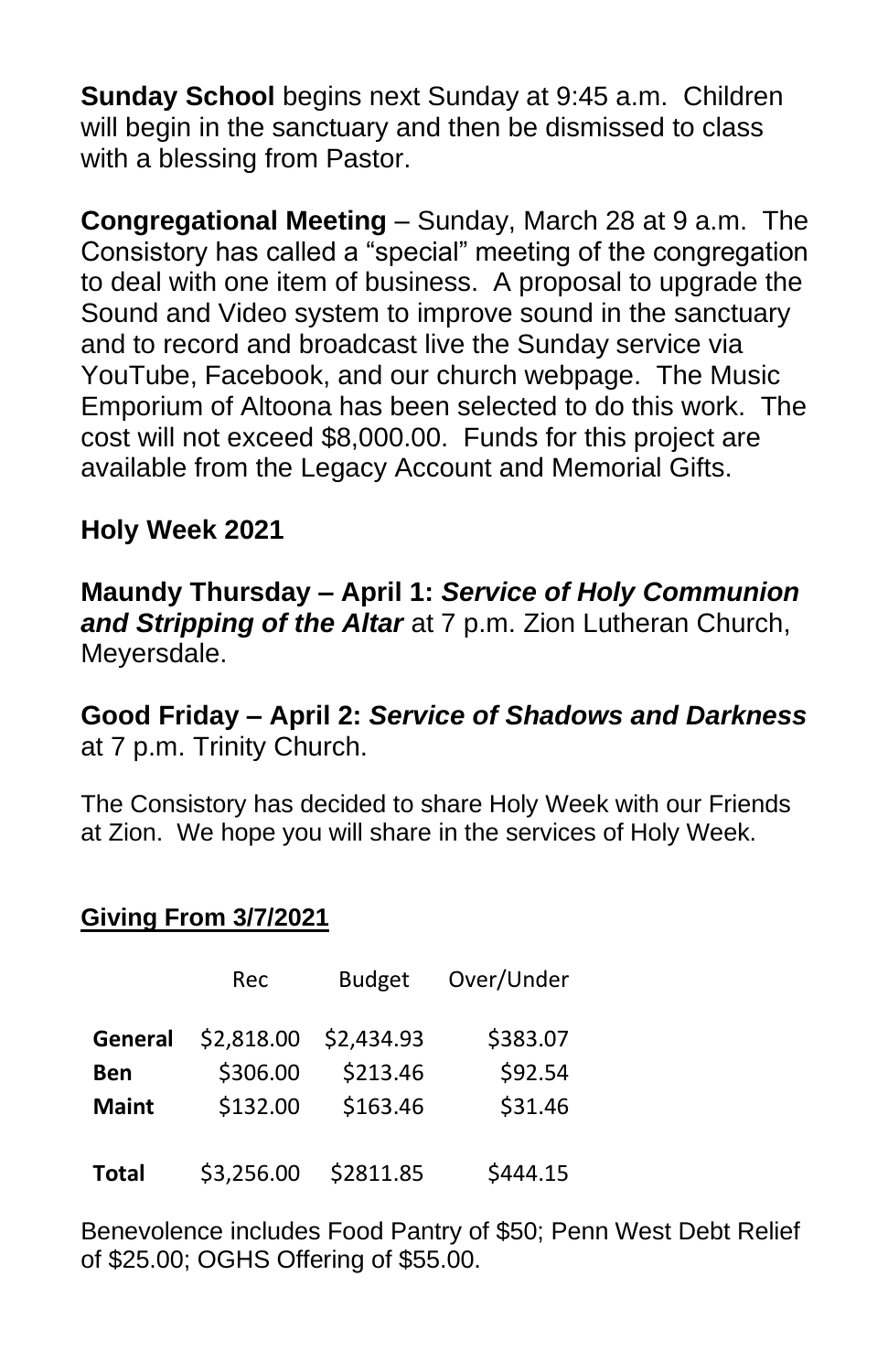#### **2021 SOUPER BOWL RESULTS ARE IN!!!!** (Lester Would Be Proud!)

#### **TRINITY UNITED CHURCH OF CHRIST – 5,775 POINTS** (Large Church) **TRINITY LUTHERAN CHURCH OF GLEN SAVAGE – 5,910 POINTS** (Small Church)

The Berlin Area Food Pantry would like to thank you. The food and money will assist us in helping those who are struggling to make ends meet. We have been blessed with volunteers to aid in the disbursement of our food commodities. Due to contributions such as yours, we may reach out to additional clients.

If any of your church members know of any people that we could help, please ask them to come to the Berlin Area Food Pantry on any Wednesday from 9:00 am to 11:00 am. If they meet the requirements, we will be happy to help them out.

#### *Where You May Find. . .*

**The Nursery:** *is on the lower level for children and their parent. A big screen TV is mounted in the room so that you may watch the service.*

**At the Sanctuary Entrances. . .** Large Print Bulletins **Example 20 Find Amplifiers** Recycling Boxes for Bulletins *These Days –* Devotional

# **Assisting in Worship**

*Sound:* Lori Gindlesperger, Russ Hillegas

*The Flowers on the altar* in memory of her parents, Virgil & Harriet Vaughan by Bob & Colleen Glotfelty